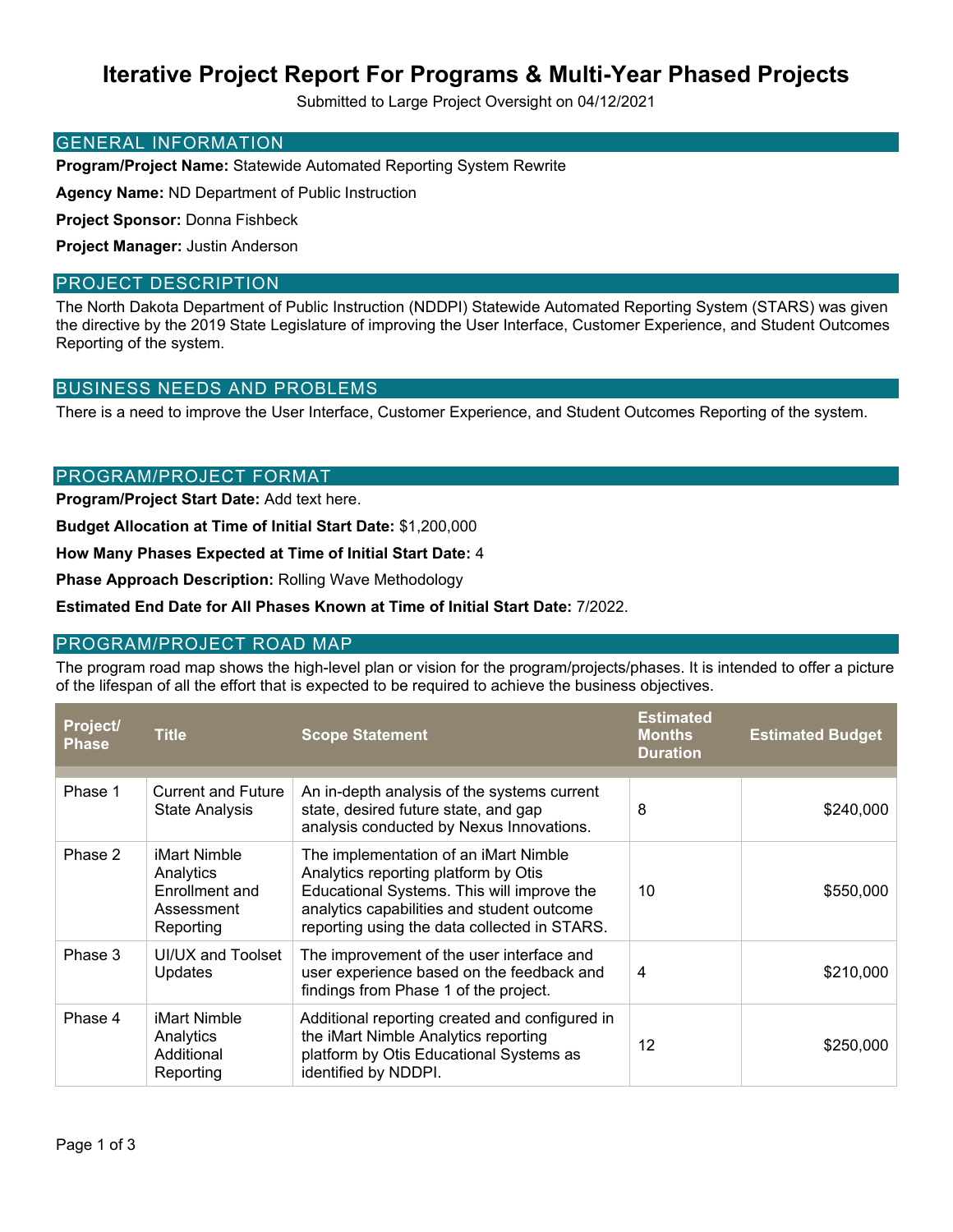# **Iterative Project Report For Programs & Multi-Year Phased Projects**

Submitted to Large Project Oversight on 04/12/2021

#### **Notes:**

## PROJECT BASELINES

The baselines below are entered for only those projects or phases that have been planned. At the completion of a project or phase a new planning effort will occur to baseline the next project/phase and any known actual finish dates and costs for completed projects/phases will be recorded. The iterative report will be submitted again with the new information.

| Project/<br><b>Phase</b> | Program/<br><b>Project</b><br><b>Start Date</b> | <b>Baseline</b><br><b>Execution</b><br><b>Start Date</b> | <b>Baseline</b><br><b>End Date</b> | <b>Baseline</b><br><b>Budget</b> | <b>Actual</b><br><b>Finish</b><br><b>Date</b> | <b>Schedule</b><br><b>Variance</b> | <b>Actual Cost</b> | <b>Cost</b><br>Variance |
|--------------------------|-------------------------------------------------|----------------------------------------------------------|------------------------------------|----------------------------------|-----------------------------------------------|------------------------------------|--------------------|-------------------------|
|                          |                                                 |                                                          |                                    |                                  |                                               |                                    |                    |                         |
| Phase 1                  | 3/2/2020                                        | 7/16/2020                                                | 1/15/2021                          | \$247,558.00                     | 1/15/2021                                     | 0%                                 | \$210,331.40       | $-15%$                  |
| Phase 2                  | 8/17/2020                                       | 9/8/2020                                                 | 6/30/2021                          | \$570,720.00                     |                                               |                                    |                    |                         |
| Phase 3                  | 3/8/2021                                        |                                                          |                                    |                                  |                                               |                                    |                    |                         |

#### **Notes:**

Add text here, if necessary.

## **OBJECTIVES**

| <b>Project/</b><br><b>Phase</b> | <b>Business Objective</b>                                                                                                    | <b>Measurement Description</b>                                                              | Met/<br><b>Not Met</b> | <b>Measurement Outcome</b>                                                                                                                               |
|---------------------------------|------------------------------------------------------------------------------------------------------------------------------|---------------------------------------------------------------------------------------------|------------------------|----------------------------------------------------------------------------------------------------------------------------------------------------------|
| Project 1                       | Create a working<br>document to serve as a<br>"Roadmap" form the<br>current state of STARS<br>to the desired future<br>state | The document will contain high-<br>level plans for all of the key<br>functionality of STARS | Met                    | The "Roadmap" will facilitate a<br>better decision making process<br>for NDDPI to determine the<br>future of STARS and future<br>phases of this project. |
|                                 |                                                                                                                              |                                                                                             |                        |                                                                                                                                                          |
|                                 |                                                                                                                              |                                                                                             |                        |                                                                                                                                                          |